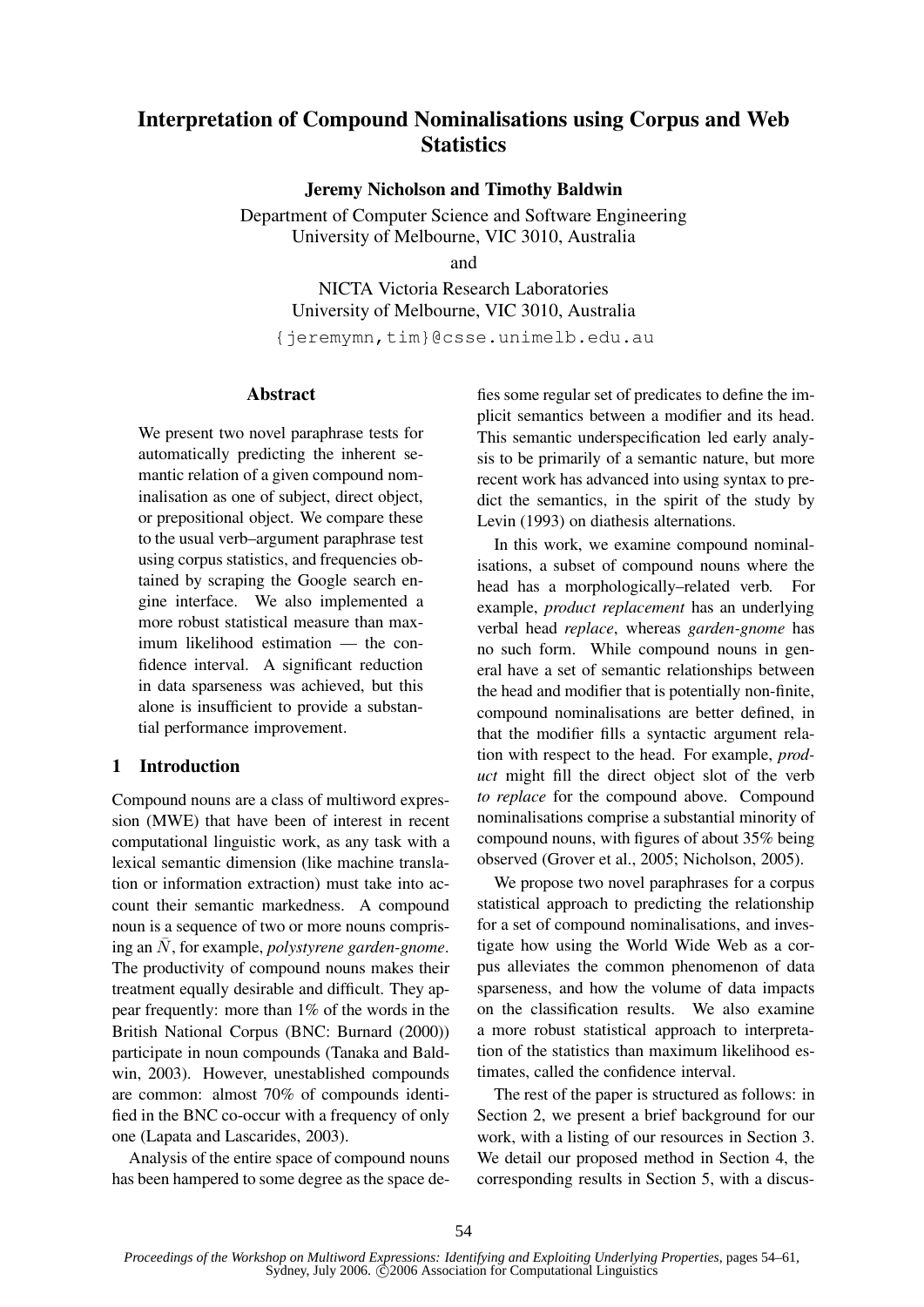sion in Section 6 and a brief conclusion in Section 7.

# **2 Background**

## **2.1 Compound Noun Interpretation**

Compound nouns were seminally and thoroughly analysed by Levi (1978), who hand–constructs a nine–way set of semantic relations that she identifies as broadly defining the observed relationships between the compound head and modifier. Warren (1978) also inspects the syntax of compound nouns, to create a somewhat different set of twelve conceptual categories.

Early attempts to automatically classify compound nouns have taken a semantic approach: Finin (1980) and Isabelle (1984) use "role nominals" derived from the head of the compound to fill a slot with the modifier. Vanderwende (1994) uses a rule–based technique that scores a compound on possible semantic interpretations, while Jones (1995) implements a graph–based unification procedure over semantic feature structures for the head. Finally, Rosario and Hearst (2001) make use of a domain–specific lexical resource to classify according to neural networks and decision trees.

Syntactic classification, using paraphrasing, was first used by Leonard (1984), who uses a prioritised rule–based approach across a number of possible readings. Lauer (1995) employs a corpus statistical model over a similar paraphrase set based on prepositions. Lapata (2002) and Grover et al. (2005) again use a corpus statistical paraphrase–based approach, but with verb– argument relations for compound nominalisations — attempting to define the relation as one of subject, direct object, or a number of prepositional objects in the latter.

# **2.2 Web–as–Corpus Approaches**

Using the World Wide Web for corpus statistics is a relatively recent phenomenon; we present a few notable examples. Grefenstette (1998) analyses the plausibility of candidate translations in a machine translation task through Web statistics, and avoids some data sparseness within that context. Zhu and Rosenfeld (2001) train a language model from a large corpus, and use the Web to estimate low–density trigram frequencies. Keller and Lapata (2003) show that Web counts can obviate data sparseness for syntactic predicate–

argument bigrams. They also observe that the noisiness of the Web, while unexplored in detail, does not greatly reduce the reliability of their results. Nakov and Hearst (2005) demonstrate that Web counts can aid in identifying the bracketing in higher–arity noun compounds. Finally, Lapata and Keller (2005) evaluate the performance of Web counts on a wide range of natural language processing tasks, including compound noun bracketing and compound noun interpretation.

## **2.3 Confidence Intervals**

Maximum likelihood statistics are not robust when many sparse vectors are under consideration, i.e. naively "choosing the largest number" may not be accurate in contexts when the relative value across samplings may be relevant, for example, in machine learning. As such, we apply a statistical test with confidence intervals (Kenney and Keeping, 1962), where we compare sample z-scores in a pairwise manner, instead of frequencies globally.

The confidence interval  $P$ , for z-score  $n$ , is:

$$
P = \frac{2}{\sqrt{\pi}} \int_0^{n/\sqrt{2}} e^{-t^2} dt
$$
 (1)

 $t$  is chosen to normalise the curve, and  $P$  is strictly increasing on  $n$ , so we are only required to find the largest z-score.

Calculating the z-score exactly can be quite costly, so we instead use the binomial approximation to the normal distribution with equal prior probabilities and find that a given z-score  $Z$  is:

$$
Z = \frac{f - \mu}{\sigma} \tag{2}
$$

where f is the frequency count,  $\mu$  is the mean in a pairwise test, and  $\sigma$  is the standard deviation of the test. A more complete derivation appears in Nicholson (2005).

# **3 Resources**

We make use of a number of lexical resources in our implementation and evaluation. For corpus statistics, we use the written component of the BNC, a balanced 90M token corpus. To find verb–argument frequencies, we parse this using RASP (Briscoe and Carroll, 2002), a tag sequence grammar–based statistical parser. We contrast the corpus statistics with ones collected from the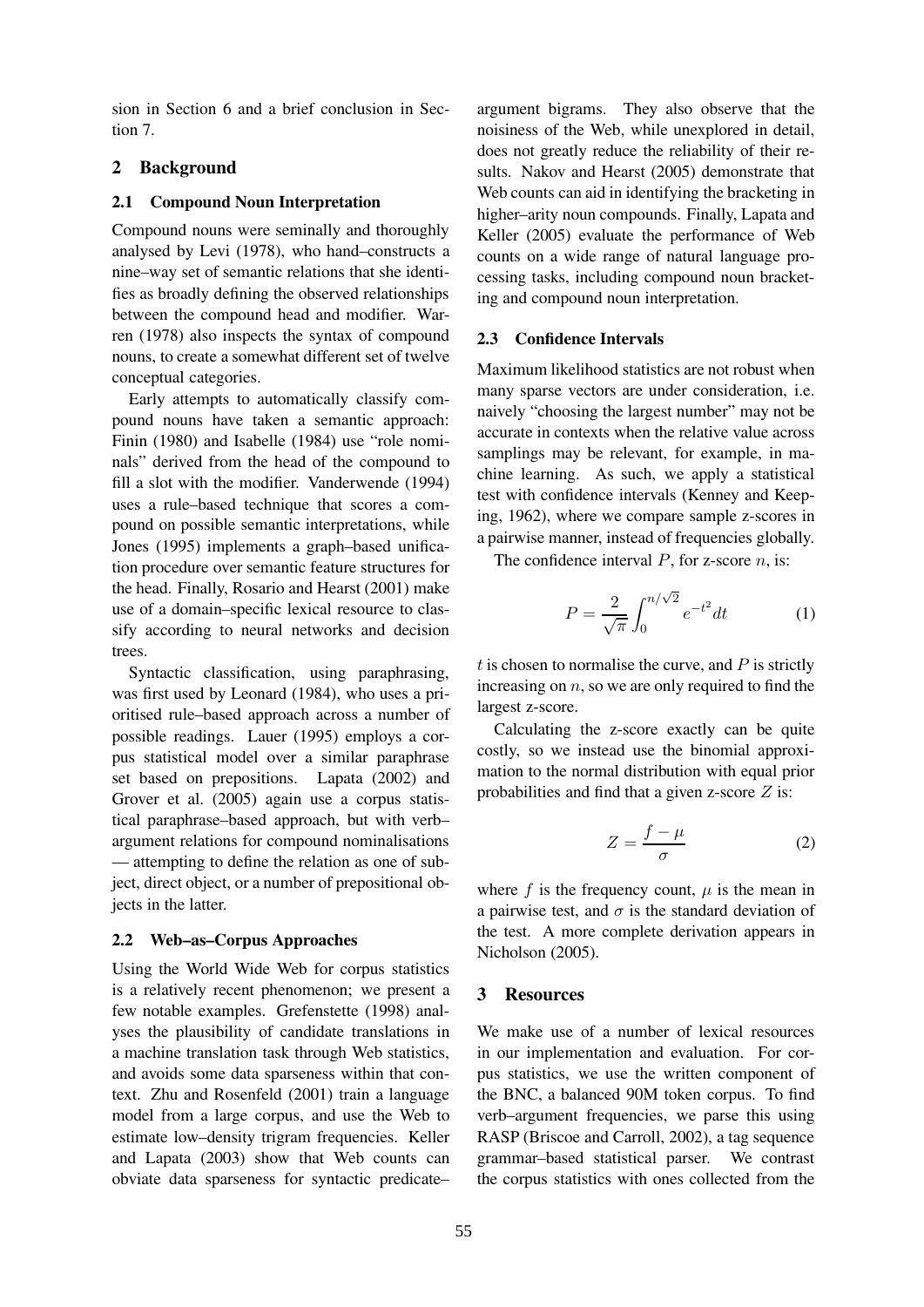Web, using an implementation of a freely available Google "scraper" from CPAN.<sup>1</sup>

For a given compound nominalisation, we wish to determine all possible verbal forms of the head. We do so using the combination of the morphological component of CELEX (Burnage, 1990), a lexical database, NOMLEX (Macleod et al., 1998), a nominalisation database, and CATVAR (Habash and Dorr, 2003), an automatically–constructed database of clusters of inflected words based on the Porter stemmer (Porter, 1997).

Once the verbal forms have been identified, we construct canonical forms of the present participle (+*ing*) and the past participle (+*ed*), using the morph lemmatiser (Minnen et al., 2001). We construct canonical forms of the plural head and plural modifier (+*s*) in the same manner.

For evaluation, we have the two–way classified data set used by Lapata (2002), and a three–way classified data set constructed from open text. Lapata automatically extracts candidates from the British National Corpus, and hand–curates a set of 796 compound nominalisations which were interpreted as either a subjective relation SUBJ (e.g. *wood appearance* "wood appears"), or a (direct) objective relation OBJ (e.g. *stress avoidance* "[SO] avoids stress". We automatically validated this data set for consistency, removing:

- 1. items that did not occur in the same chunk, according to a chunker based on fnTBL 1.0 (Ngai and Florian, 2001),
- 2. items whose head did not have a verbal form according to our lexical resources, and
- 3. items which consisted in part of proper nouns,

to end up with 695 consistent compounds. We used the method of Nicholson and Baldwin (2005) to derive a small data set of 129 compound nominalisations, also from the BNC, which we instructed three unskilled annotators to identify each as one of subjective (SUB), direct object (DOB), or prepositional object (POB, e.g. *side show* "[SO] show [ST] on the side"). The annotators identified nine prepositional relations: {about,against,for,from,in,into,on,to,with}.

#### **4 Proposed Method**

## **4.1 Paraphrase Tests**

To derive preferences for the SUB, DOB, and various POB interpretations for a given compound nominalisation, the most obvious approach is to examine a parsed corpus for instances of the verbal form of the head and the modifier occurring in the corresponding verb–argument relation. There are other constructions that can be informative, however.

We examine two novel paraphrase tests: one prepositional and one participial. The prepositional test is based in part on the work by Leonard (1984) and Lauer (1995): for a given compound, we search for instances of the head and modifier nouns separated by a preposition. For example, for the compound nominalisation *leg operation*, we might search for *operation on the leg*, corresponding to the POB relation *on*. Special cases are *by*, corresponding to a subjective reading akin to a passive construction (e.g. *investor hesitancy*, *hesitancy by the investor*  $\equiv$  "*the investor hesitates"*), and *of*, corresponding to a direct object reading (e.g. *language speaker*, *speaker of the language*  $\equiv$  "[SO] speaks the language").

The participial test is based on the paraphrasing equivalence of using the present participle of the verbal head as an adjective before the modifier, for the SUB relation (e.g. *the hesitating investor*  $\equiv$ "the investor hesitates"), compared to the past participle for the DOB relation (*the spoken language*  $\equiv$  "[SO] speaks the language"). The corresponding prepositional object construction is unusual in English, but still possible: compare *?the operatedon leg* and *the lived-in village*.

#### **4.2 The Algorithm**

Given a compound nominalisation, we perform a number of steps to arrive at an interpretation. First, we derive a set of verbal forms for the head from the combination of CELEX, NOMLEX, and CAT-VAR. We find the participial forms of each of the verbal heads, and plurals for the nominal head and modifier, using the morph lemmatiser.

Next, we examine the BNC for instances of the modifier and one of the verbal head forms occurring in a verb–argument relation, with the aid of the RASP parse. Using these frequencies, we calculate the pairwise z-scores between SUB and DOB, and between SUB and POB: the score given to the SUB interpretation is the greater of the two.

 $1$ <sub>WWW</sub>.cpan.org: We limit our usage to examining the "Estimated Results Returned", so that our usage is identical to running the queries manually from the website. The Google API (www.google.com/apis) gives a method for examining the actual text of the returned documents.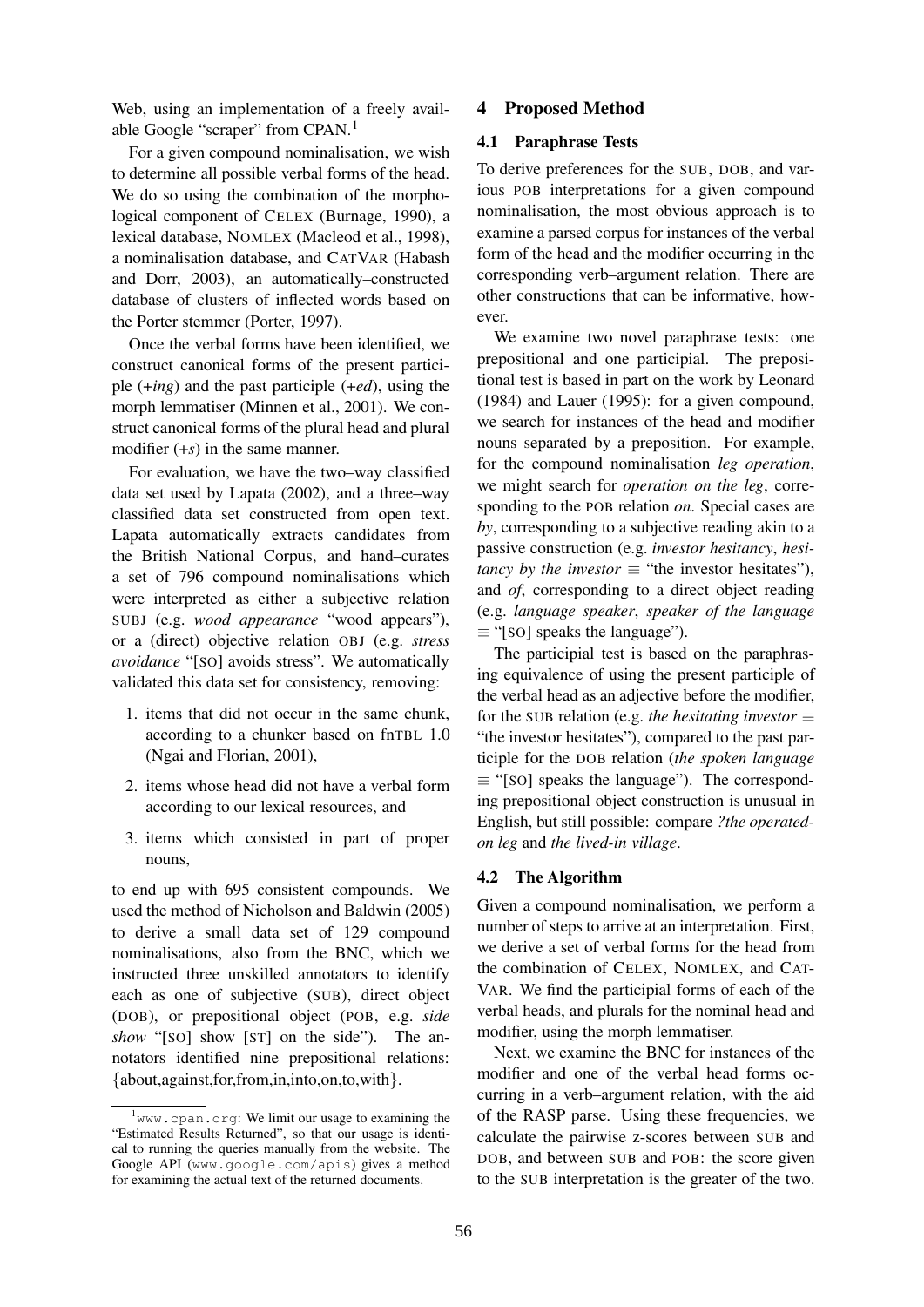We further examine the RASP parsed data for instances of the prepositional and participial tests for the compound, and calculate the z-scores for these as well.

We then collect our Google counts. Because the Web data is unparsed, we cannot look for syntactic structures explictly. Instead, we query a number of collocations which we expect to be representative of the desired structure.

For the prepositional test, the head can be singular or plural, the modifier can be singular or plural, and there may or may not be an article between the preposition and the modifier. For example, for the compound nominalisation *product replacement* and preposition *of* we search for all of the following: (and similarly for the other prepositions)

*replacement of product replacement of the product replacement of products replacement of the products replacements of product replacements of the product replacements of products replacements of the products*

For the participial test, the modifier can be singular or plural, and if we are examining a prepositional relation, the head can be either a present or past participle. For *product replacement*, we search for, as well as other prepositions:

*the replacing product the replacing products the replaced product the replaced products the replacing–about product the replacing–about products the replaced–about product the replaced–about products*

We comment briefly on these tests in Section 6.

We choose to use *the* as our canonical article because it is a reliable marker of the left boundary of an NP and number-neutral; using *a/an* represents a needless complication.

We then calculate the z-scores using the method described in Section 2, where the individual frequency counts are the maximum of the results obtained across the query set.

Once the z-scores have been obtained, we choose a classification based on the greatestvalued observed test. We contrast the confidence

interval–based approach with the maximum likelihood method of choosing the largest of the raw frequencies. We also experiment with a machine learning package, to examine the mutual predictiveness of the separate tests.

## **5 Observed Results**

First, we found majority-class baselines for each of the data sets. The two–way data set had 258 SUBJ–classified items, and 437 OBJ–classified items, so choosing OBJ each time gives a baseline of 62.9%. The three–way set had 22 SUB items, 63 of DOB, and 44 of POB, giving a baseline of 48.8%.

Contrasting this with human performance on the data set, Lapata recorded a raw inter-annotator agreement of 89.7% on her test set, which corresponds to a Kappa value  $\kappa = 0.78$ . On the three–way data set, three annotators had a agreement of 98.4% for identification and classification of observed compound nominalisations in open text, and  $\kappa = 0.83$ . For the three-way data set, the annotators were asked to both identify and classify compound nominalisations in free text, and agreement is thus calculated over all words in the test. The high agreement figure is due to the fact that most words could be trivially disregarded (e.g. were not nouns). Kappa corrects this for chance agreement, so we conclude that this task was still better-defined than the one posed by Lapata. One possible reason for this was the number of poorly–behaved compounds that we removed due to chunk inconsistencies, lack of a verbal form, or proper nouns: it would be difficult for the annotators to agree over compounds where an obvious well–defined interpretation was not available.

#### **5.1 Comparison Classification**

Results for classification over the Lapata two–way data set are given in Table 1, and results over the open data three–way set are given in Table 2. For these, we selected the greatest raw frequency count for a given test as the intended relation (Raw), or the greatest confidence interval according to the z-score (Z-Score). If a relation could not be selected due to ties (e.g., the scores were all 0), we selected the majority baseline. To deal with the nature of the two–way data set with respect to our three–way selection, we mapped compounds that we would prefer to be POB to OBJ, as there are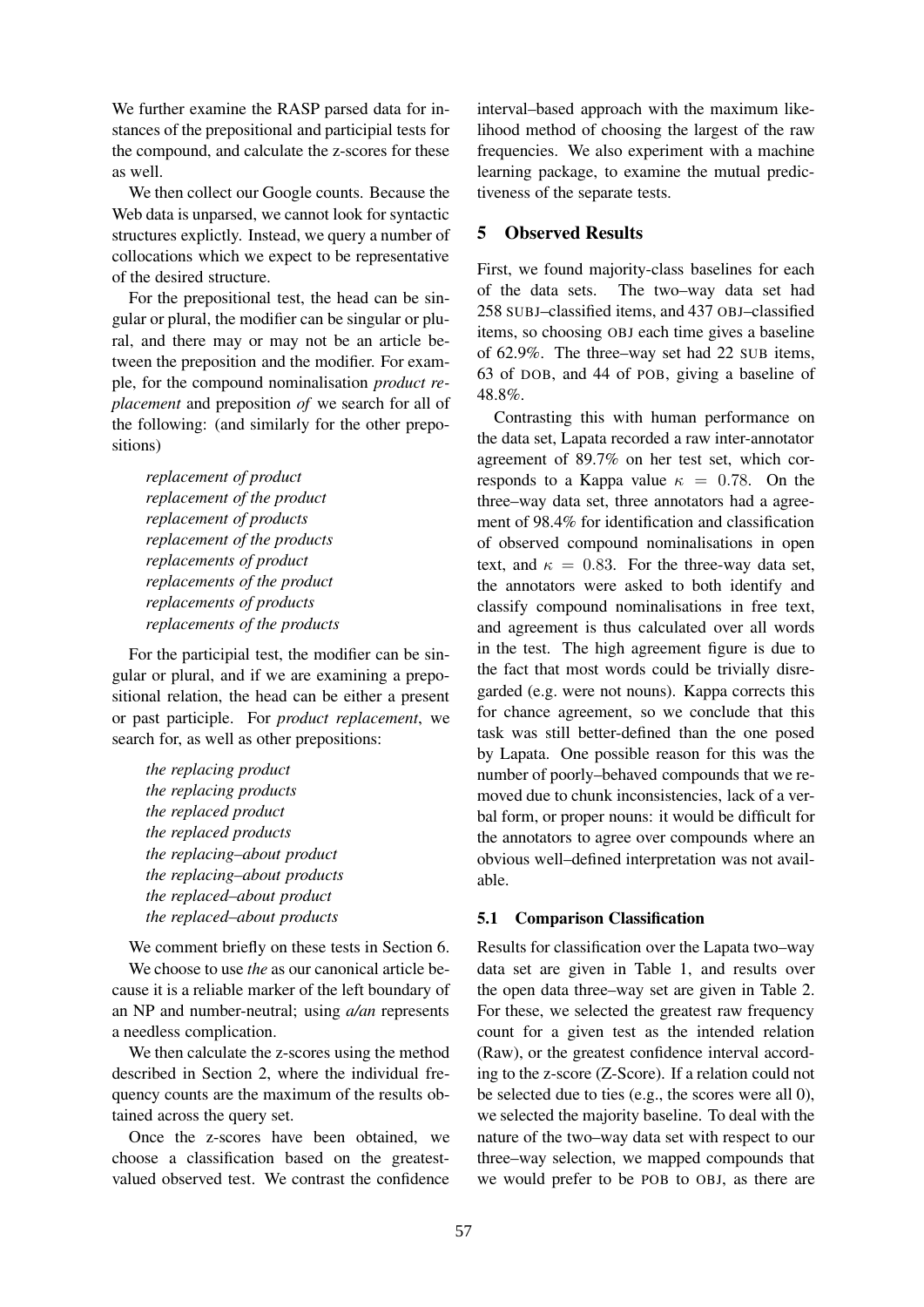| Paraphrase    | Default | <b>Corpus Counts</b> |         | Web Counts |         |
|---------------|---------|----------------------|---------|------------|---------|
|               |         | Raw                  | Z-Score | Raw        | Z-Score |
| Verb-Argument | 62.9    | 67.9                 | 68.3    |            |         |
| Prepositional | 62.9    | 62.1                 | 62.4    | 62.6       | 63.0    |
| Participial   | 62.9    | 63.0                 | 63.2    | 61.4       | 58.8    |

Table 1: Classification Results over the two–way data set, in %. Comparison of raw frequency counts vs. confidence–based z-scores, for BNC data and Google scrapings shown.

| Paraphrase    | Default | <b>Corpus Counts</b> |         | Web Counts |         |
|---------------|---------|----------------------|---------|------------|---------|
|               |         | Raw                  | Z-Score | Raw        | Z-Score |
| Verb-Argument | 48.8    | 54.3                 | 55.0    |            |         |
| Prepositional | 48.8    | 48.4                 | 50.0    | 59.7       | 58.9    |
| Participial   | 48.8    | 43.2                 | 45.4    | 43.4       | 38.0    |

Table 2: Classification results over the three-way data set, in %. Comparison of raw frequency counts vs. confidence-based z-scores, for BNC data and Google scrapings shown.

compounds in the set (e.g. *adult provision*) that have a prepositional object reading ("provide for adults") but have been classified as a direct object OBJ.

The verb–argument counts obtained from the parsed BNC are significantly better than the baseline for the Lapata data set ( $\chi^2 = 4.12, p \le 0.05$ ), but not significantly better for the open data set  $(\chi^2 = 0.99, p \le 1)$ . Similar results were reported by Lapata (2002) over her data set using backed– off smoothing, the most closely related method.

Neither the prepositional nor participial paraphrases were significantly better than the baseline for either the two–way  $(\chi^2 = 0.00, p \le 1)$ , or the three–way data set  $(\chi^2 = 3.52, p \le 0.10)$ , although the prepositional test did slightly improve on the verb–argument results.

#### **5.2 Machine Learning Classification**

Although the results were not impressive, we still believed that there was complementing information within the data, which could be extracted with the aid of a machine learner. For this, we made use of TiMBL (Daelemans et al., 2003), a nearestneighbour classifier which stores the entire training set and extrapolates further samples, as a principled method for combination of the data. We use TiMBL's in-built cross-validation method: 90% of the data set is used as training data to test the other 10%, for each stratified tenth of the set. The results it achieves are assumed to be able to generalise to new samples if they are compared to the current training data set.

The results observed using TiMBL are shown

|               | Corpus Counts   Web Counts |      |
|---------------|----------------------------|------|
| Two-way Set   | 72.4                       | 74.2 |
| Three-way Set | 51.1                       | 50.4 |

Table 3: TiMBL results for the combination of paraphrase tests over the two–way and three–way data sets for corpus and Web frequencies

in Table 3. This was from the combination of all of the available paraphrase tests: verb– argument, prepositional, and participial for the corpus counts, and just prepositional and participial for the Web counts. The results for the two– way data set derived from Lapata's data set were a good improvement over the simple classification results, significantly so for the Web frequencies  $(\chi^2 = 20.3, p \le 0.01)$ . However, we also notice a corresponding decrease in the results for the three–way open data set, which make these improvements immaterial.

Examining the other possible combinations for the tests did indeed lead to varying results, but not in a consistent manner. For example, the best combination for the open data set was using the participial raw scores and z-scores (58.1%), which performed particularly badly in simple comparisons, and comparatively poorly (70.2%) for the two–way set.

## **6 Discussion**

Although the observed results failed to match, or even approach, various benchmarks set by Lapata (2002) (87.3% accuracy) and Grover et al. (2005) (77%) for the subject–object and subject–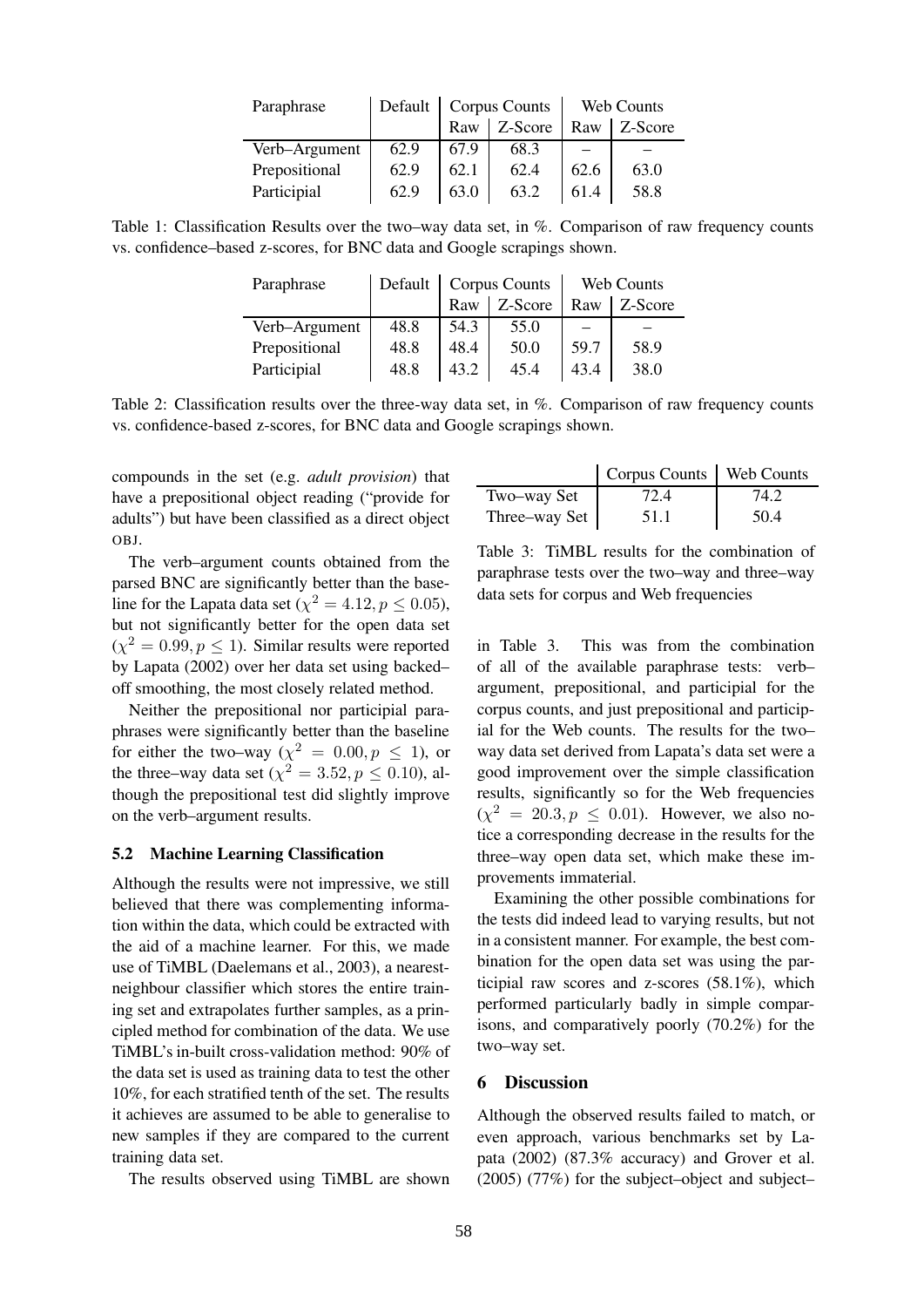direct object–prepositional objects classification tasks respectively, the presented approach is not without merit. Indeed, these results relied on machine learning approaches incorporating many features independent of corpus counts: namely, context, suffix information, and semantic similarity resources. Our results were an examination of the possible contribution of lexical information available from high–volume unparsed text.

One important concept used in the above benchmarks was that of statistical smoothing, both class–based and distance–based. The reason for this is the inherent data sparseness within the corpus statistics for these paraphrase tests. Lapata (2002) observes that almost half (47%) of the verb–noun pairs constructed are not attested within the BNC. Grover et al. (2005) also note the sparseness of observed relations. Using the immense data source of the Web allows one to circumvent this problem: only one compound (*anarchist prohibition*) has no instances of the paraphrases from the scraping, $2$  from more than 900 compounds between the two data sets. This extra information, we surmise, would be beneficial for the smoothing procedures, as the comparative accuracy between the two methods is similar.

On the other hand, we also observe that simply alleviating the data sparseness is insufficient to provide a reliable interpretation. These results reinforce the contribution made by the statistical and semantic resources used in arriving at these benchmarks.

The approach suggested by Keller and Lapata (2003) for obtaining bigram information from the Web could provide an approach for estimating the syntactic verb–argument counts for a given compound (dashes in Tables 1 and 2). In spite of the inherent unreliability of approximating long– range dependencies with n-gram information, results look promising. An examination of the effectiveness of this approach is left as further research. Similarly, various methods of combining corpus counts with the Web counts, including smoothing, backing–off, and machine learning, could also lead to interesting performance impacts.

Another item of interest is the comparative difficulty of the task presented by the three–way data set extracted from open data, and the two–way data set hand–curated by Lapata. The baseline

of this set is much lower, even compared that of the similar task (albeit domain–specific) from Grover et al. (2005) of 58.6%. We posit that the hand–filtering of the data set in these works contributes to a biased sample. For example, removing prepositional objects for a two–way classification, which make up about a third of the open data set, renders the task somewhat artificial.

Comparison of the results between the maximum likelihood estimates used in earlier work, and the more statistically robust confidence intervals were inconclusive as to performance improvement, and were most effective as a feature expansion algorithm. The only obvious result is an aesthetic one, in using "robust statistics".

Finally, the paraphrase tests which we propose are not without drawbacks. In the prepositional test, a paraphrase with *of* does not strictly contribute to a direct object reading: consider *school aim* "school aims", for which instances of *aim by the school* are overwhelmed by *aim of the school*. We experimented with permutations of the available queries (e.g. requiring the head and modifier to be of different number, to reflect the pluralisability of the head in such compounds, e.g. *aims of the school*), without observing substantially different results.

Another observation is the inherent bias of the prepositional test to the prepositional object relation. Apparent prepositional relations can occur in spite of the available verb frames: consider *cash limitation*, where the most populous instance is *limitation on cash*, despite the impossibility of *\*to limit on cash* (for *to place a limit on cash*). Another example, is *bank agreement*: finding instances of *agreement with bank* does not lead to the pragmatically absurd [SO] *agrees with the bank*.

Correspondingly, the participial relation has the opposite bias: constructions of the form *the livedin flat* "[SO] lived in the flat" are usually lexicalised in English. As such, only 17% of compounds in the two–way data set and 34% of the three-way data set display non-zero values in the prepositional object relation for the participial test. We hoped that the inherent biases of the two tests might balance each other, but there is little evidence of that from the results.

<sup>&</sup>lt;sup>2</sup>Interestingly, Google only lists 3 occurrences of this compound anyway, so token relevance is low — further inspection shows that those 3 are not well-formed in any case.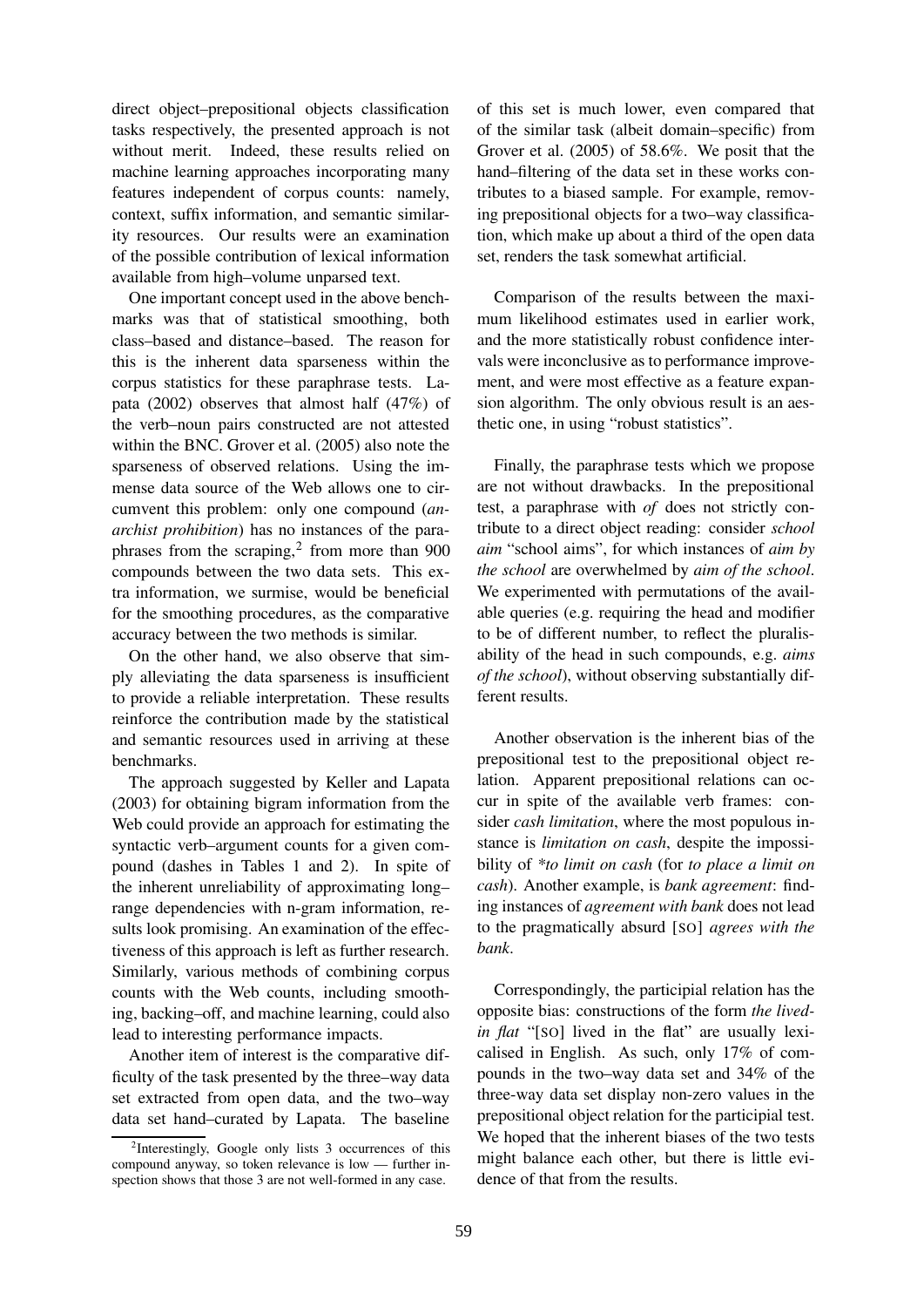# **7 Conclusion**

We presented two novel paraphrase tests for automatically predicting the inherent semantic relation of a given compound nominalisation as one of subject, direct object, or prepositional object. We compared these to the usual verb–argument paraphrase test, using corpus statistics, and frequencies obtained by scraping the Google search engine. We also implemented a more robust statistical measure than the insipid maximum likelihood estimates — the confidence interval. A significant reduction in data sparseness was achieved, but this alone is insufficient to provide a substantial performance improvement.

#### **Acknowledgements**

We would like to thank the members of the University of Melbourne LT group and the three anonymous reviewers for their valuable input on this research, as well as Mirella Lapata for allowing use of the data.

## **References**

- Ted Briscoe and John Carroll. 2002. Robust accurate statistical annotation of general text. In *Proceedings of the 3rd International Conference on Language Resources and Evaluation*, pages 1499–1504, Las Palmas, Canary Islands.
- Gavin Burnage. 1990. CELEX: A guide for users. Technical report, University of Nijmegen.
- Lou Burnard. 2000. *User Reference Guide for the British National Corpus*. Technical report, Oxford University Computing Services.
- Walter Daelemans, Jakub Zavrel, Ko van der Sloot, and Antal van den Bosch. 2003. *TiMBL: Tilburg Memory Based Learner, version 5.0, Reference Guide*. ILK Technical Report 03-10.
- Tim Finin. 1980. The semantic interpretation of nominal compounds. In *Proceedings of the First National Conference on Artificial Intelligence*, pages 310–315, Stanford, USA. AAAI Press.
- Gregory Grefenstette. 1998. The World Wide Web as a resource for example-based machine translation tasks. In *Proceedings of the ASLIB Conference on Translating and the Computer*, London, UK.
- Claire Grover, Mirella Lapata, and Alex Lascarides. 2005. A comparison of parsing technologies for the biomedical domain. *Journal of Natural Language Engineering*, 11(01):27–65.
- Nizar Habash and Bonnie Dorr. 2003. A categorial variation database for English. In *Proceedings of the 2003 Human Language Technology Conference of the North American Chapter of the ACL*, pages 17–23, Edmonton, Canada.
- Pierre Isabelle. 1984. Another look at nominal compounds. In *Proceeedings of the 10th International Conference on Computational Linguistics and 22nd Annual Meeting of the ACL*, pages 509–516, Stanford, USA.
- Bernard Jones. 1995. Predicating nominal compounds. In *Proceedings of the 17th International Conference of the Cognitive Science Society*, pages 130–5, Pittsburgh, USA.
- Frank Keller and Mirella Lapata. 2003. Using the web to obtain frequencies for unseen bigrams. *Computational Linguistics*, 29(3):459–484.
- John F. Kenney and E. S. Keeping, 1962. *Mathematics of Statistics, Pt. 1*, chapter 11.4, pages 167–9. Van Nostrand, Princeton, USA, 3rd edition.
- Mirella Lapata and Frank Keller. 2005. Web-based models for natural language processing. *ACM Transactions on Speech and Language Processing*, 2(1).
- Mirella Lapata and Alex Lascarides. 2003. Detecting novel compounds: The role of distributional evidence. In *Proceedings of the 10th Conference of the European Chapter of the Association for Computional Linguistics*, pages 235–242, Budapest, Hungary.
- Maria Lapata. 2002. The disambiguation of nominalizations. *Computational Linguistics*, 28(3):357– 388.
- Mark Lauer. 1995. *Designing Statistical Language Learners: Experiments on Noun Compounds*. Ph.D. thesis, Macquarie University, Sydney, Australia.
- Rosemary Leonard. 1984. *The Interpretation of English Noun Sequences on the Computer*. Elsevier Science, Amsterdam, the Netherlands.
- Judith Levi. 1978. *The Syntax and Semantics of Complex Nominals*. Academic Press, New York, USA.
- Beth Levin. 1993. *English Verb Classes and Alternations*. The University of Chicago Press, Chicago, USA.
- Catherine Macleod, Ralph Grishman, Adam Meyers, Leslie Barrett, and Ruth Reeves. 1998. NOMLEX: A lexicon of nominalizations. In *Proceedings of the 8th International Congress of the European Association for Lexicography*, pages 187–193, Liege, Belgium.
- Guido Minnen, John Carroll, and Darren Pearce. 2001. Applied morphological processing of English. *Natural Language Engineering*, 7(3):207–23.